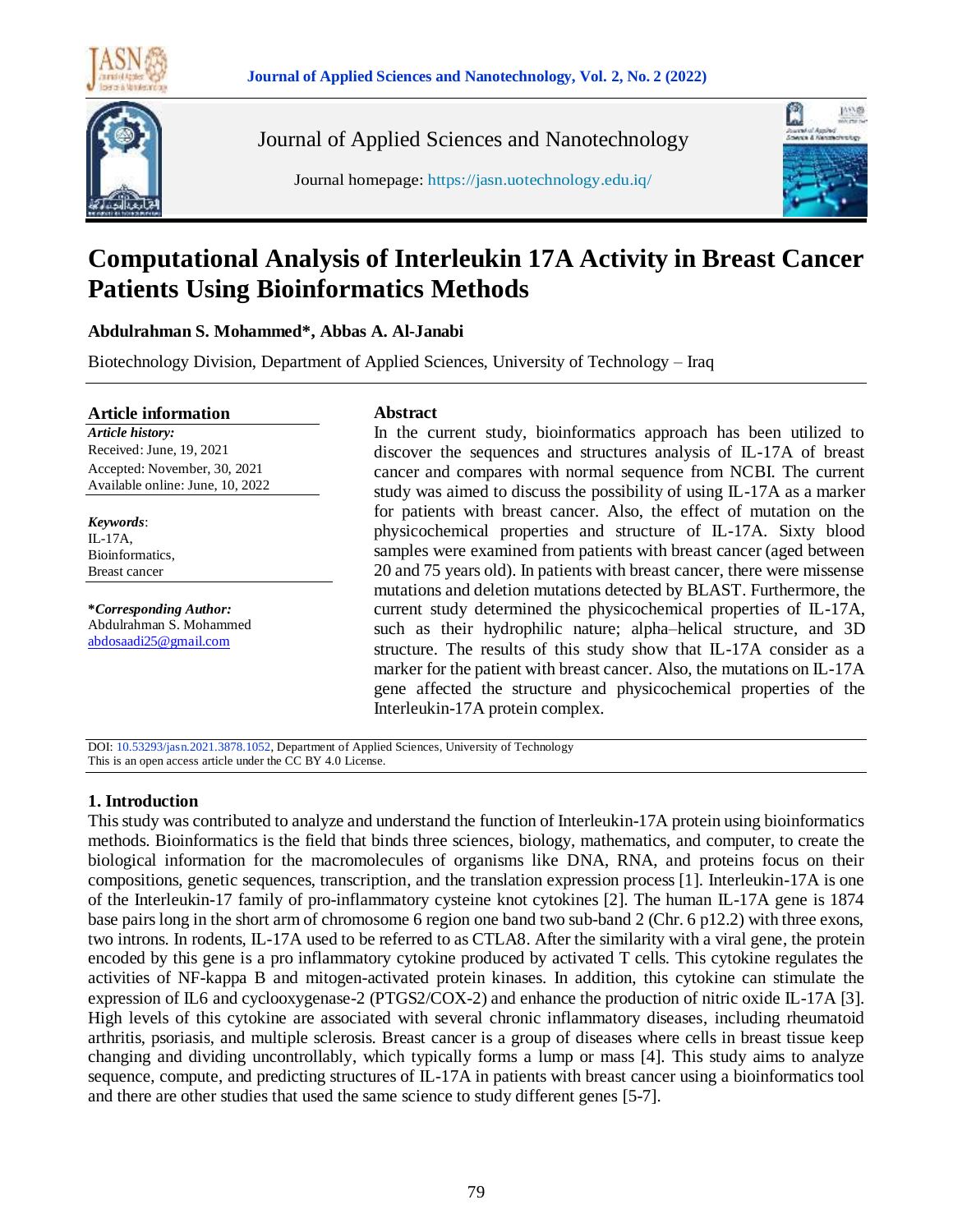# **2. Materials**

## **2.1. Instruments and Equipment**

| NO.            | Equipment                                          | <b>Company/Origin</b>  |  |  |
|----------------|----------------------------------------------------|------------------------|--|--|
| Ι.             | <b>AURA TM PCR Cabinet</b>                         | Italy                  |  |  |
| $\overline{2}$ | <b>Balance</b>                                     | Kern PCB / Germany     |  |  |
| 3              | Bio TDB-100, Dry block thermostat built            | Bio San/ Germany       |  |  |
| 4              | Combi-spin                                         | Biosan/Latvia          |  |  |
| 5              | Electrophoreses                                    | CBS, Scientific/USA    |  |  |
| 6              | Incubator                                          | Jrad/China             |  |  |
| 7              | Microwave                                          | Gosonic/ China         |  |  |
| 8              | Microspin                                          | Biosan/Latvia          |  |  |
| 9              | Mini-Power Supply 300V, 2200V                      | China                  |  |  |
| 10             | Multi Gene OptiMax Gradient Thermal Cycler         | Labnet/ USA            |  |  |
| 11             | Multiple Micropipettes Variable Volume (2-1000) ul | Slamed /Japan          |  |  |
| 12             | UV.transmission                                    | Vilberlourmat / France |  |  |
| 13             | V-1 plus, Personal Vortex for tubes                | Digsystem/ Germany     |  |  |
| 14             | Water distilater                                   | China                  |  |  |

**Table 1:** The instruments and equipment used in this study.

## **2.2. Chemicals and Kits**

**Table 2:** The chemicals and kits used in this study.

| NO.            | <b>Material</b>                         | Cat#             | <b>Company/Origin</b>  |  |
|----------------|-----------------------------------------|------------------|------------------------|--|
|                | Agarose                                 | 8100.11          | Conda / USA            |  |
| $\overline{2}$ | EasyPure® Blood Genomic DNA Kit         | <b>EE121</b>     | TransGenbiotech./china |  |
| 3              | $2 \times$ EasyTaq PCR SuperMix         | AS111-01         | TransGenbiotech./china |  |
| $\overline{4}$ | 6X Loading dye                          | 21161            | Intron / Korea         |  |
| 5              | Ladder 100bp                            | KK6302           | Kapa /USA              |  |
| 6              | Pre mix pcr                             | 25025            | Intron / Korea         |  |
| 7              | Primer                                  |                  | IDT/Canada             |  |
| 8              | Red safe Nucleic acid staining souluion | 21141            | Intron / Korea         |  |
| 9              | TBE buffer 10 X                         | <b>IBS.BT004</b> | Conda / USA            |  |

# **3. Experimental Procedure**

# **3.1. Blood Sample Collection**

 This study included 60 human patients with breast cancer. Their ages were between 22 to 75 years; for each patient, drawn three milliliters of whole blood for patients was obtained under aseptic conditions from each subject by a vein puncture using a disposable syringe. In addition, whole blood was collected (about two milliliters) in a sterile EDTA tube for a genetic test. The blood samples were stored at  $-20^{\circ}$ C [8].

# **3.2. DNA Extraction**

The DNA was extracted and purified from human whole blood samples using the EasyPure® Blood Genomic DNA Kit. After the DNA was extracted, gel electrophoresis was used to confirm the presence of extracted DNA and detect the result of PCR during the presence of the standard DNA to distinguish the band size of the outcome of PCR the Agarose gel [9]. Electrical power was turned on at 70 volts for 1 hour then, the DNA moves from the cathode (-ve) to anode (+ve) poles. The Ethidium Bromide stained bands in the gel were visualized using, UV transilluminator at 365 nm and photographed [10].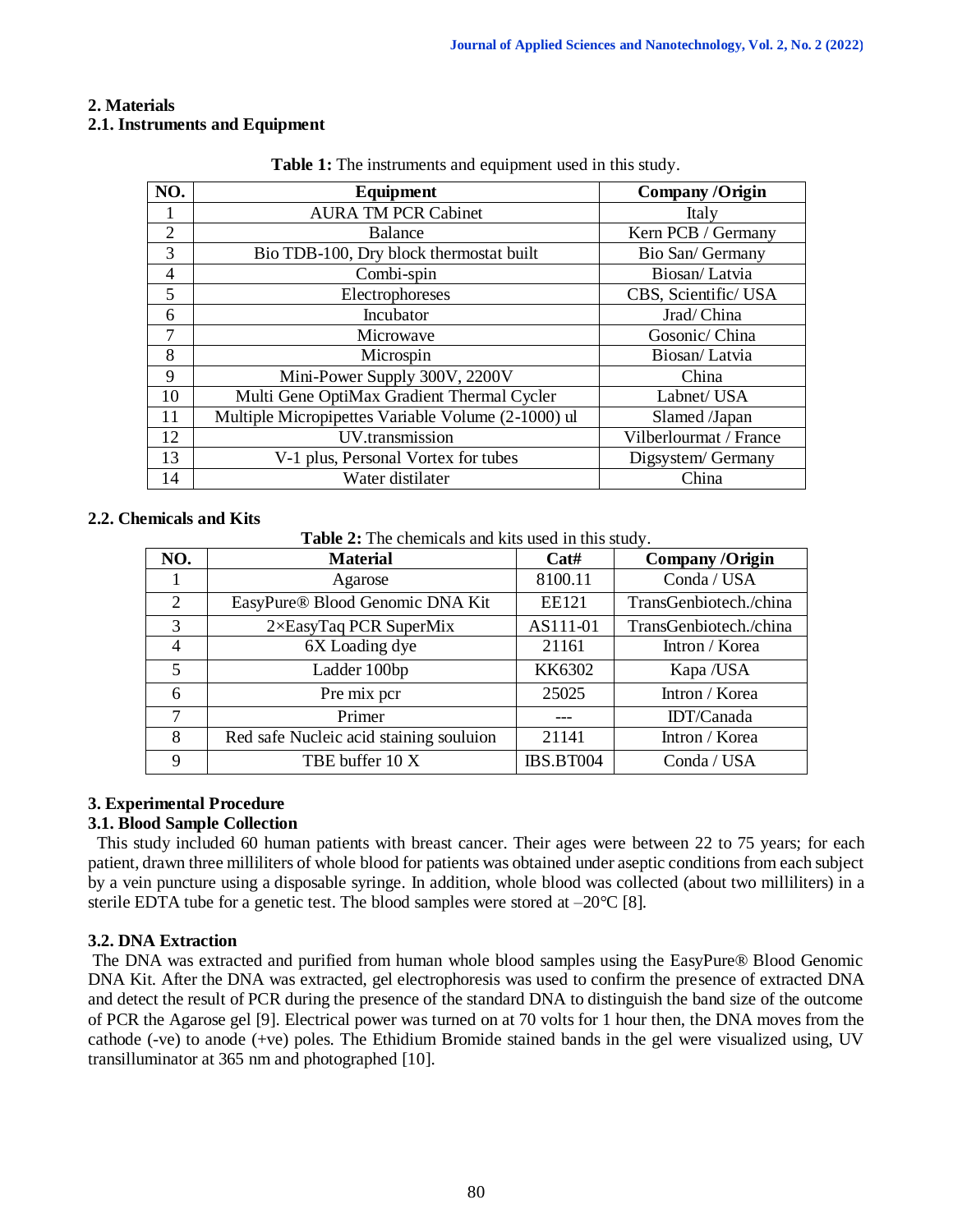# **3.3. Primer Design for IL-17A Gene**

The whole IL-17A gene sequence was taken from the Genome Database of the national center for biotechnology information (NCBI), the NCBI reference sequence: NC\_000006.12. Using primer3 software for design the rs2275913 of IL-17A [11, 12]. The forward primer sequence was 5'- GGCCAAGGAATCTGTGAGGA -3', and the reverse primer sequence was 5 GGGATGGATGAGTTTGTGCC -3'. The product size of rs2275913 was 441bp. The primers provided by Alpha DNA company/Canada as a lyophilized product for using the primers in PCR.

# **3.4. Polymerase Chain Reaction PCR**

The PCR reaction was carried out in a volume of 25 µl. According to the manufacturer's instruction, the Master mix of EasyTaq® PCR SuperMix (Alpha DNA company, Canada) consists of 12.5µl. Where 4µl template DNA, 1 µl of each (forward and reverse), and 6.5µl of Nuclease free water (N.F.W). Electrophoresis (1 h at 70 V) was performed with the reaction solution (1% for DNA extraction, 2% for PCR amplification) with 1% agarose gel and 7µl of ethidium bromide. PCR products were visualized under UV light and photographed. The DNA ladder (100bp to 1500bp) The result of PCR (Polymerase Chain Reaction) for patients with breast cancer gave clear band after PCR analysis of the analyzed IL-17A gene, sent to macrogen company/Korea for sequencing rs2275913 of IL-17A gene for each sample.

# **3.5. Translation of the DNA Sequence of IL-17A Gene to Amino Acids Sequence**

BLASTX server was used for translation DNA nucleotide to amino acids (https://blast.ncbi.nlm.nih.gov/ Blast. cgi) [13].

# **3.6. Physicochemical Properties Prediction**

ProtParam online tool was used (http://us.expasy.org/ tools/protparam.html) for detection of Physicochemical properties of the patient's IL-17A with breast cancer, in addition to the IL-17A that was retrieved from NCBI. The parameters computed by the ProtParam server include the molecular weight, theoretical pI, amino acid composition, atomic composition, instability index, aliphatic index, and grand average of hydropathicity [14].

# **3.7. Protein Structure Prediction**

PSIpred online program was used for Secondary structure predicting, where the FASTA format of the sequence was given as input [15, 16]. It provides the structural information of the protein sequence in form of coils, helices and using PHYRE2 software for 3D-structure prediction to the sequence [17]. The 3D-structure prediction involves four steps, first searching structure showing homology with the target sequence, then selecting the best template having maximum identity with the target sequence, which follows its alignment with the target and modeling the structure. On the other hand, the swiss-model is an automated system for modeling a protein's quaternary structure from its amino acid sequence using homology modeling techniques [18].

# **4. Results and Discussion**

Genomic DNA from the blood samples was extracted following the standard protocol used in genetic studies [19]. The quantification of DNA measured by Nanodrop had revealed that the DNA concentration ranged (3-5) ng/ìl and purity ranged was (1.6-1.8). The result demonstrated that the extracted DNA's purity in all samples was sufficiently high for PCR analysis. PCR technique was used in this study for DNA isolation from the patients' blood to amplify the rs2275913 of the IL-17A gene using a specific IL-17A primer designed by primer3 software and obtained from Alpha DNA company, Canada. The PCR results were explained by the presence or absence of specific bands of an amplified gene on 1% agarose. In the current study, the primer was screened for PCR analysis using 60 DNA samples extracted from the whole blood of patients. The results of using the primer showed amplified fragment (441bp) a clear band by electrophoresis on a 1% agarose gel at 70 volts for 60 minutes, of 60 DNA samples as shown in (Figure 1). The results of the IL-17A gene amplification using PCR analysis shows that all patients gave positive result (bands formation). This result showed that the product of amplified primers of the IL-17A gene was found in all patients.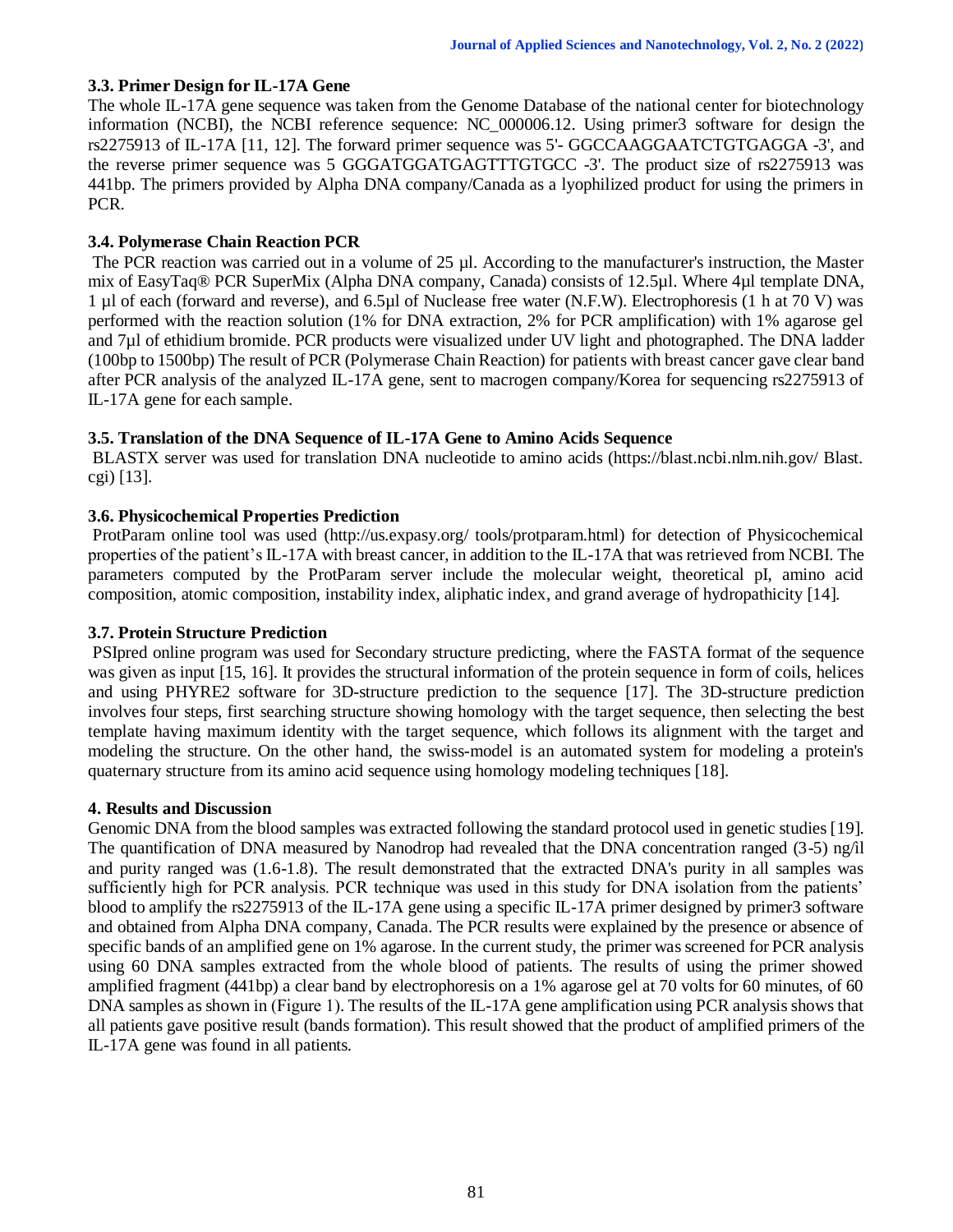

Figure 1: Detection of PCR product DNA bands of IL-17A gene using rs2275913 primers (441bp).

The amplified fragments were separated by electrophoresis on a 1% agarose gel, stained with ethidium bromide at 70 volts for 60 minutes, and photographed under UV light. Lanes (1-10) patient with breast cancer gave band for an amplified fragment. M: Marker DNA ladder size (100bp to 1500bp).

# **4.1. Interleukin-17A Gene Sequencing**

In this study, the forward primer was used for patients with breast cancer by direct sequencing (Figure2) and the reverse primer in Fig. 3. Sequence analysis of the IL-17A gene for the PCR product of the primer indicated many genetic alterations. The mutations affect translation, and the result revealed missense mutations and deletion mutations in patients with breast cancer (Table 1).

| macrogen<br>File: 5_IF ab1<br>Run Ended: 2021/4/19 18:22:40<br>Signal G:188 A:575 C:913 T:483<br>Sample: 5_IF<br>414 bases in 4932 scans<br>Lane: 7<br>Base spacing: 14.227441<br>Page 1 of 1                                                                                                                                    |  |
|----------------------------------------------------------------------------------------------------------------------------------------------------------------------------------------------------------------------------------------------------------------------------------------------------------------------------------|--|
| C CTCCGTGVECA G GE/CATALACCE G ANGA CTACAT OTTACTTCAAACCE<br>$\begin{tabular}{c c c c c} $0$ & $10$ & $10$ & $10$ & $10$ \\ \hline \end{tabular} \begin{tabular}{c} {\bf 0} & {\bf 0} & {\bf 10} & $10$ & $10$ & $10$ \\ \hline \end{tabular} \begin{tabular}{c} {\bf 0} & {\bf 0} & {\bf 0} & {\bf 10} & $10$ \\ \end{tabular}$ |  |
| LOS 150<br>CCATAGCATAGCAGE TCTOCTCAGE TECT<br>CCTTCCCATTE<br>280 280 280 280 291 270<br>130<br>Τü<br>ΤΛΤ<br>œ                                                                                                                                                                                                                    |  |
| $\frac{270}{1411}$<br>$30 - 400$<br>320<br>AAAADAGADA<br>288<br>290<br>310<br>曲<br>160<br>378<br>300<br>$340$<br>Andre<br><b>IC GAT AGE</b><br>taggaggan<br><b>MITTE</b><br>AC'AT<br><b>UNE CEL</b><br><b>PACOO</b><br>cere<br>CTOCO<br><b>TTTOTC</b>                                                                            |  |
| ENTERE SHOW HO TEGATES                                                                                                                                                                                                                                                                                                           |  |
|                                                                                                                                                                                                                                                                                                                                  |  |

**Figure 2**: The chromatogram for the forward sequence of amplified the IL-17AF primer for a patient with breast cancer by DNA sequencer.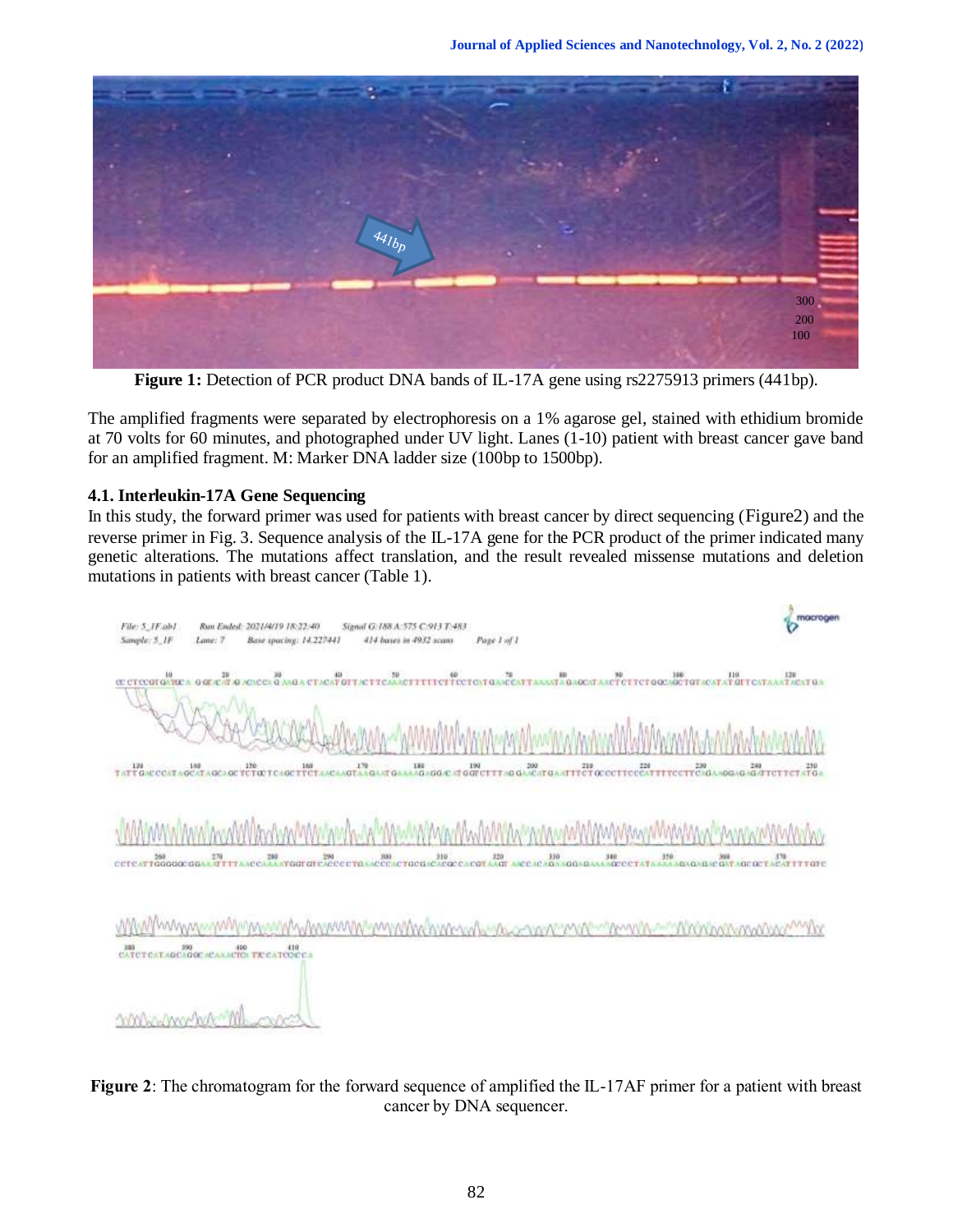#### **Journal of Applied Sciences and Nanotechnology, Vol. 2, No. 2 (2022)**

| File: 5_IR.ab1<br>Sample: 5_1R      | Lane: 32      | Run Ended: 2021/4/19 18:22:40<br>Base spacing: 14.242278 | Signal G:556 A:1222 C:2265 T:1139<br>436 bases in 5224 scans | Page 1 of 1                     |                                                         |                                                                                                                                                                                                                                          |
|-------------------------------------|---------------|----------------------------------------------------------|--------------------------------------------------------------|---------------------------------|---------------------------------------------------------|------------------------------------------------------------------------------------------------------------------------------------------------------------------------------------------------------------------------------------------|
| $10-$<br>COCIO<br>$C_1$ $+CG$ $C_2$ | TC 1<br>20.CZ |                                                          |                                                              |                                 |                                                         |                                                                                                                                                                                                                                          |
| TAAGGTCATCO                         |               |                                                          |                                                              |                                 |                                                         | 140<br>A GACTURE TO THE COLORAT AND CONTACT CONTACT A CONTACT CONTACT CONTACT TO THE TRANSPORT OF THE COLORAD TO THE THE THE COLORAD TO THE COLORAD TO THE THE COLORAD TO THE THE COLORAD TO THE THE COLORAD TO THE THE COLORAD T<br>250 |
| CAATATCATGE STTTATG                 | 270           | 280<br>ACAGCTGCCAG.<br><b>ATGIT</b>                      | 290 300<br>AAGAGI TATGC TCTAT                                | 310 320<br>TTTAJTGGTTCATGAGGAAG | $rac{330}{\text{GUT}}$<br>340<br>$\sqrt{15}$<br>$k = 1$ | 350.<br>360<br>370<br><b>AGAITITC</b><br>CATG<br>$C = C + T$<br>$-445$                                                                                                                                                                   |
| <b>CALL TO GA</b>                   | 3940          | 410<br>400<br>TUACAGATA UUT TAGA ODOGO.<br>æ             | 420.<br>4.30<br>TO TUCAT A<br>A.A.A.C                        |                                 |                                                         |                                                                                                                                                                                                                                          |
|                                     |               |                                                          |                                                              |                                 |                                                         |                                                                                                                                                                                                                                          |

**Figure 3**: Show the chromatogram for the forward sequence of amplified the IL-17AR primer for a patient with breast cancer by DNA sequencer

| <b>Patient</b> | Wild genetic | <b>Mutant</b> | <b>Type of</b>   | Wild genetic  | <b>Mutations in</b> | <b>Effect of the</b> |
|----------------|--------------|---------------|------------------|---------------|---------------------|----------------------|
| sample         | code of DNA  | genetic code  | mutation at      | code of RNA   | genetic code of     | translation          |
| number         |              | of DNA        | <b>DNA</b> level |               | <b>RNA</b>          |                      |
|                | <b>AGA</b>   | <b>AAA</b>    | Transition       | <b>AGAArg</b> | <b>AAALys</b>       | Missense             |
| $\overline{2}$ | <b>CCT</b>   | <b>CTT</b>    | Transition       | <b>CCUPro</b> | <b>CUULeu</b>       | Missense             |
| 3              | CAG          | $C-G$         | Deletion         | CAGGlu        | $C-G$               | Frameshift           |
| $\overline{4}$ | <b>ACC</b>   | <b>AAC</b>    | Transversion     | <b>ACCThr</b> | <b>AACThr</b>       | Silent               |
| 5              | CAG          | <b>CTG</b>    | Transversion     | CAGGIn        | <b>CUGLeu</b>       | Missense             |
| 6              | <b>CCA</b>   | TT-           | Deletion         | <b>CCAPro</b> | UU-                 | Frameshift           |
| 7              | <b>CTG</b>   | <b>CGG</b>    | Transversion     | <b>CUGLeu</b> | CGGArg              | Missense             |
| 8              | CAG          | <b>CTG</b>    | Transversion     | CAGGIn        | <b>CUGLeu</b>       | Missense             |
| 9              | <b>CTG</b>   | <b>CGG</b>    | Transversion     | <b>CUGLeu</b> | CGGArg              | Missense             |
| 10             | <b>AGA</b>   | <b>AAA</b>    | Transition       | <b>AGAArg</b> | <b>AAALys</b>       | Missense             |
| 11             | <b>TGT</b>   | <b>TCT</b>    | Transversion     | <b>UGUCys</b> | <b>UCUSer</b>       | Missense             |
| 12             | <b>CTG</b>   | <b>CGG</b>    | Transversion     | <b>CUGLeu</b> | CGGArg              | Missense             |
| 13             | CAG          | $C-C$         | Deletion         | CAGGIn        | $C-C$               | Frameshift           |
| 14             | CAG          | $C-G$         | Deletion         | CAGGlu        | $C-G$               | Frameshift           |
| 15             | <b>CTG</b>   | <b>CGG</b>    | Transversion     | <b>CUGLeu</b> | CGGArg              | Missense             |

**Table 3:** The wild and mutant genetic code of DNA, type of mutation, and the effect of mutation on the translation process in some patients' proteins with breast cancer in rs2275913 of IL-17Agene.

# **4.2. Sequence Analysis**

Primary structure analysis provided the physicochemical properties of IL-17A. The molecular weight of IL-17A for patients with breast cancer was (15185.56 MW). In contrast, the molecular weight for IL-17A retrieved from NCBI FASTA format protein was (14687.63MW). The isoelectric point of a protein is an essential feature because it is at this point that the protein is least soluble [20, 21]. The isoelectric point was computed for IL-17A patients with breast cancer was 10.01, while the pI for IL-17A that retrieved from NCBI was 9.91 below 10, so they are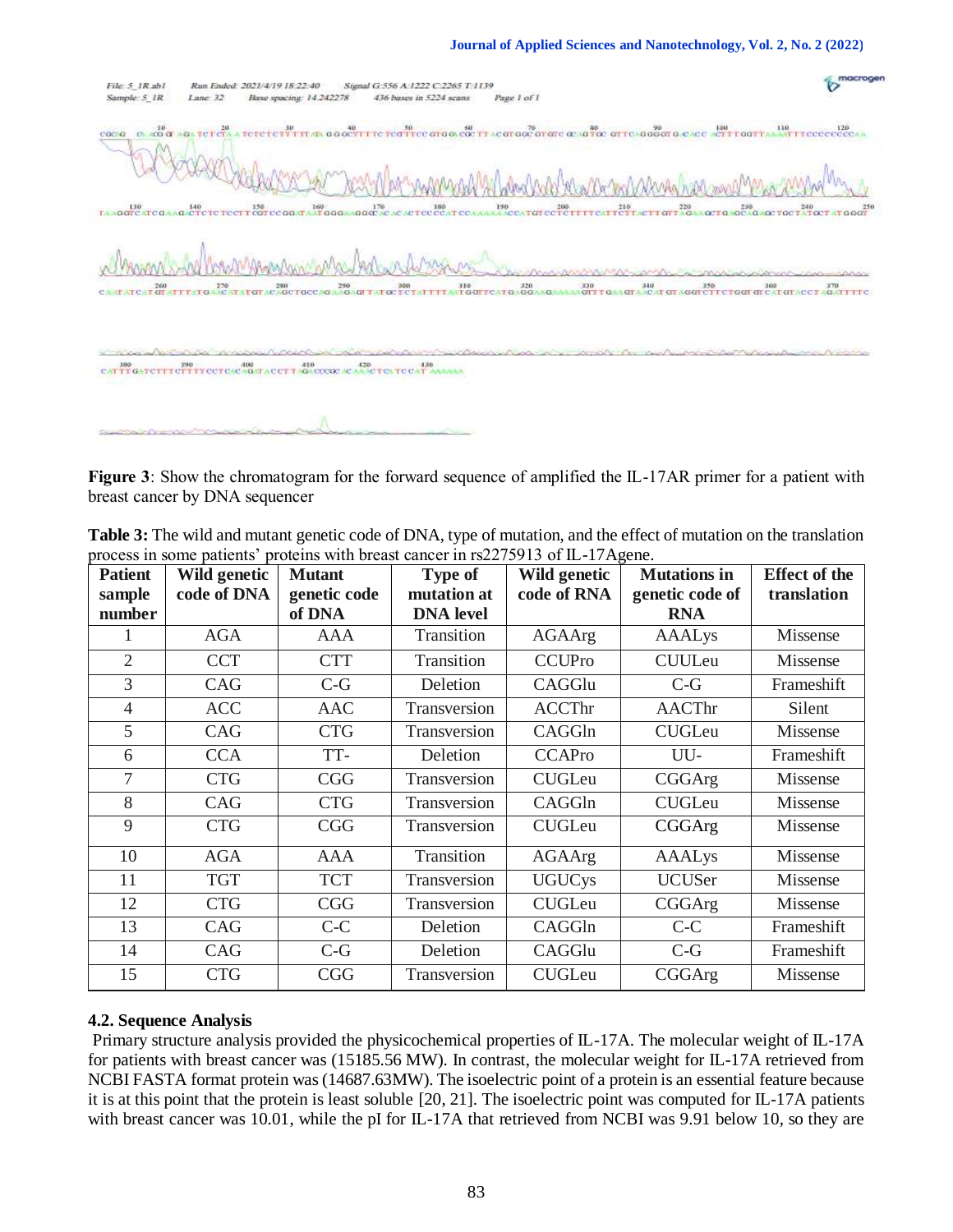likely to precipitate in acidic buffers. This result agrees with studies of [18, 22] that stated that the mutation causes significant changes in the sequences. This affected on physiochemical properties of the protein, especially on protein stability

## **4.3. Structure Analysis**

The secondary structure of this study gave the following alpha helix predicted values 27.41% IL-17A of patients with breast cancer, while the alpha helix prediction of IL-17A that retrieved from NCBI was 29.83%. The secondary structure of this study gave the following β- turn predicted values 8.87% for IL-17A of patients with breast cancer while β- turn prediction of IL-17A was retrieved from NCBI was 7.25%. The secondary structure of this study gave the following random coil predicted values 63.72% for patients with breast cancer, while the random coil prediction of IL-17A that retrieved from NCBI was 62.92%. For IL-17A of a patient with breast cancer, out of all the templates given by the PHYRE2 server, the one with the highest % i.d. (100 %) was used to predict the 3D structure. For IL-17A of a patient with breast cancer, For IL-17A retrieved from NCBI, out of all the templates given by the PHYRE2 server, the one with the highest % i.d. (100%) was used to predict the 3D structure. The current study recorded the mutations on IL-17A gene for patients with breast cancer caused different effects on the structure of protein compared with IL-17A retrieved from NCBI as shown in the result of structure analysis such as the numbers and positions of alpha helix,  $β$ - turn and coil. This result agrees with studies of [18, 22] stated that mutation cause large changes in the sequences that affect the structurally of protein. Although some studies show the effect of certain molecules or substances on some diseases [ 23-25], the present study has shown that pathways of protein folding are largely unaffected by changes in the sequence.

## **5. Conclusions**

In the current study, IL-17A is considered a marker for patients with breast cancer. The genotype at site 52186234 was found to be associated with cancer disease. The mutations on IL-17A gene for patients with breast cancer affect the physicochemical properties of the Interleukin-17A protein complex such as molecular weight, pI, percentage of amino acid, and protein stability compared with IL-17A retrieved from NCBI. In addition, the mutation affected on structures of IL-17A for the current study by changing the number and position of alpha helix, β-turn, and coil. This affected IL-17A, which led to the loss of host defense IL-17A for patients with breast cancer.

# **Conflict of Interest**

The authors declare that they have no conflict of interest.

# **References**

- [1] N. Luscombe, D. Greenbaum, and M. Gerstein, "What is bioinformatics? A proposed definition and overview of the field," *Me. Inf. Med*, vol. 40, p.346–358, 2001.
- [2] T.A. Moseley, D.R. Haudenschild, L. Rose, and A.H. Reddi, "Interleukin-17 family and IL-17 receptors," *Cytokine & Growth Factor Reviews*, vol. 14, no. 2, p. 155–74, 2003.
- [3] P. R Taylor, S. Roy, S.M Leal, Y Sun, S.J Howell, BA Cobb, X Li, and E. Pearlman, "Activation of neutrophils by autocrine IL-17A-IL-17RC interactions during fungal infection is regulated by IL-6, IL-23, RORγt and dectin-2," *Nature Immunology*, Vol. 15 no. 2, p. 143–151, 2014.
- [4] J. S. Reis-Filho and L., "Pusztai Gene expression profiling in breast cancer: classification, prognostication and prediction," *The Lancet*, Vol. 378, p. 1812-1823, 2011.
- [5] Mohammed M.Sharba, and Abbas A.Al-janabi, "Sequence and structure analysis of HLA-G in breast cancer patients using bioinformatics tools and technique," *Biochem. Cell*. Vol 21, (1):617-622, 2021.
- [6] W. L. Abdullah and A.A. Mohammed, "Sequence Analysis of Telomerase RNA Component (TERC) in Iraqi Patients with Breast Cancer Using Bioinformatics Method," *Indian Journal of public Health research & Development*, vol. 10, no. 10, 2019.
- [7] M.D. Kamel, A.A. Mohammed, and A.A. Ibrahim, "Sequence and Structure Analysis of CRP of Lung and Breast Cancer Using Bioinformatics Tools and Techniques," *Biosciences Biotechnology Research Asia*, vol.15, no.1, p. 163-174, 2018.
- [8] L. Qiling, T. Kang, X. Tian, A. Yamin, L. Min, J. Richard, T. Bythwood, Y. Wang, X. Li, D. Liu, L. Ma and Q. Song, "Multimeric Stability of Human C-reactive protein in archived specimens," *Public Library of Sci*, vol. 8, no. 3, p. 1-6, 2013.